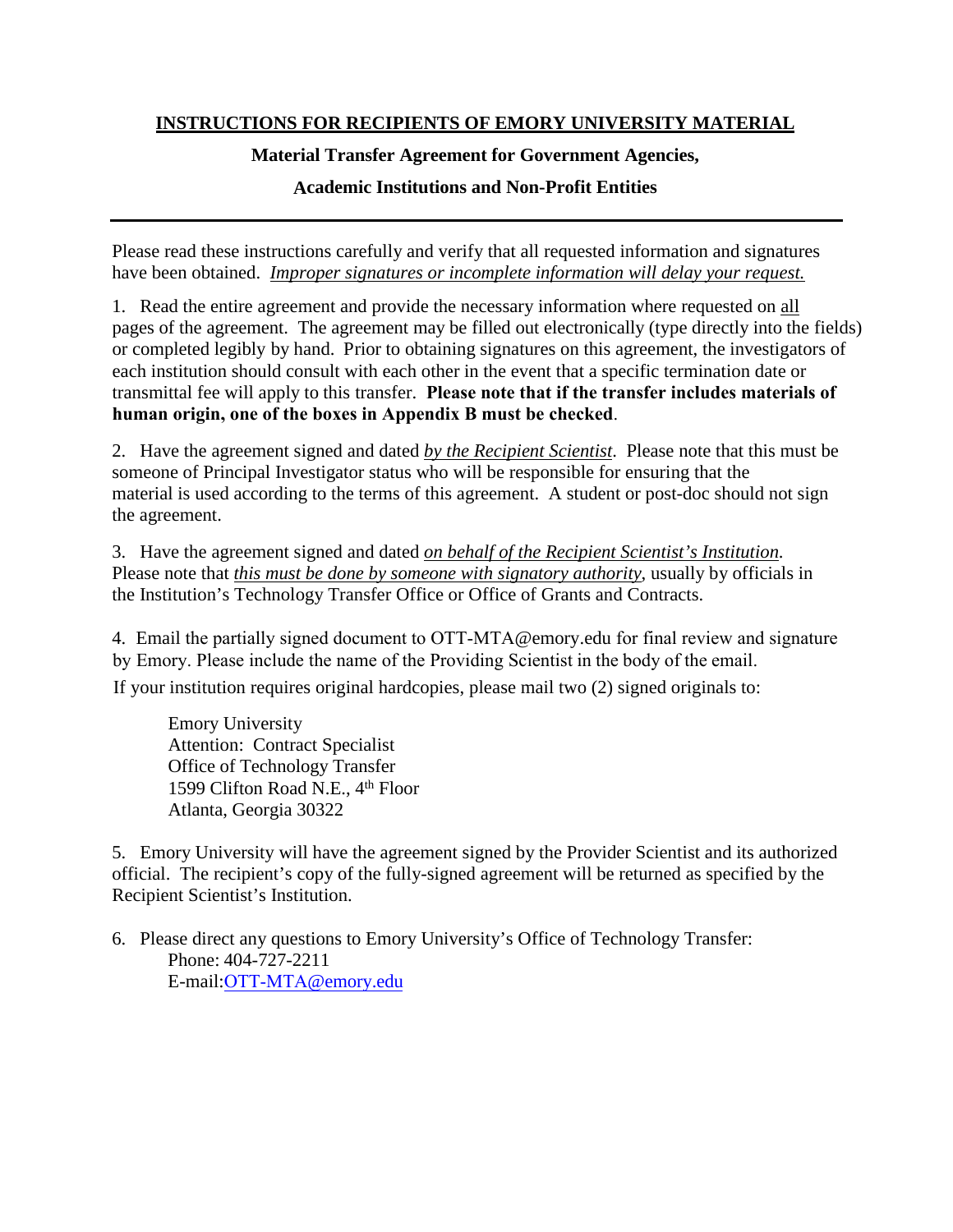## **MATERIAL TRANSFER AGREEMENT**

The PROVIDER (identified below) and the RECIPIENT (identified below) hereby agree to abide by all terms and conditions of the Uniform Biological Material Transfer Agreement ("UBMTA") published by the National Institutes of Health on March 8, 1995, attached as Appendix A hereto and incorporated by reference herein. To the extent supplies are available, the PROVIDER SCIENTIST (identified below) shall forward the material to the RECIPIENT SCIENTIST (identified below) upon full-execution of this Agreement. This Agreement is effective upon the date of last signature by the PROVIDER and RECIPIENT below.

Please fill in all of the blank lines below:

1. PROVIDER: Organization providing the ORIGINAL MATERIAL:

| <b>Emory University</b><br>1599 Clifton Road NE, 4 <sup>th</sup> Floor, Atlanta, GA 30322 |
|-------------------------------------------------------------------------------------------|
| <b>Contract Specialist</b>                                                                |
| OTT-MTA@emory.edu                                                                         |
|                                                                                           |

2. RECIPIENT: Organization receiving the ORIGINAL MATERIAL:

| Organization:                                                 |  |
|---------------------------------------------------------------|--|
| Address:                                                      |  |
| <b>MTA Contact Name:</b><br><b>MTA Contact Email Address:</b> |  |

- 3. ORIGINAL MATERIAL (Enter description):
- 4. Please describe the intended research to be conducted using the ORIGINAL MATERIAL:
- 5. Termination date for this Implementing Letter (optional): \_\_\_\_\_\_\_\_\_\_\_\_\_\_\_\_\_\_\_\_
- 6. Transmittal Fee to reimburse the PROVIDER for preparation and distribution costs  $(optional)$ . Amount:
- 7. Selected Additional Terms attached as Appendix B hereto and incorporated by reference herein  $\Box$  do /  $\Box$  do not apply to this Agreement. If such Additional Terms apply, PROVIDER and RECIPIENT hereby agree to abide by such Additional Terms. In the event of conflict between such Additional Terms and other terms and conditions of this Agreement, such Additional Terms shall prevail.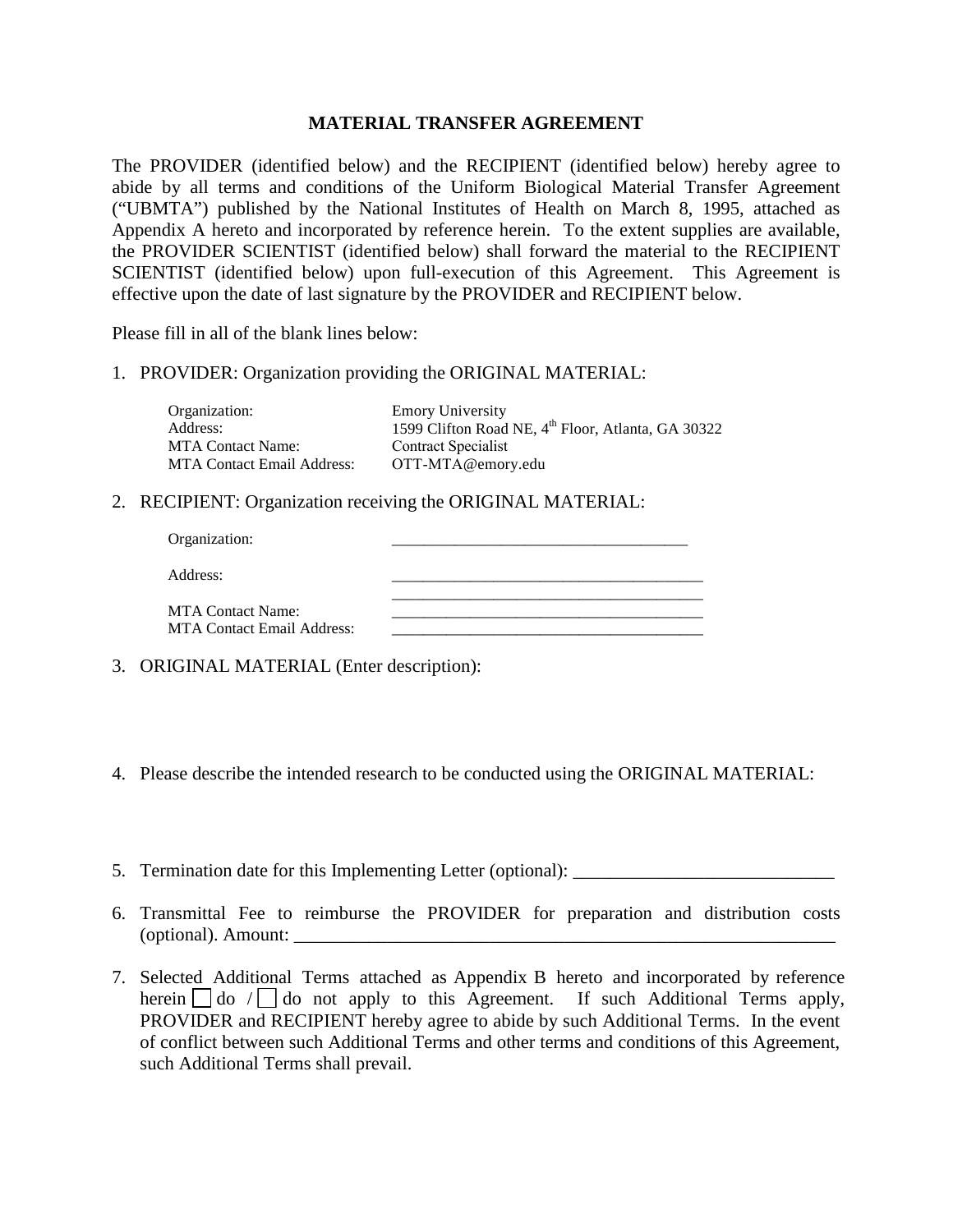## Agreed and Accepted:

### PROVIDER:

| Authorized Official Signature:            |                                                                                     |
|-------------------------------------------|-------------------------------------------------------------------------------------|
| <b>Signature Date:</b><br>Name:<br>Title: | Raj Guddneppanavar, PhD<br>Licensing Associate, Emory Office of Technology Transfer |
| <b>RECIPIENT:</b>                         |                                                                                     |
| Authorized Official Signature:            |                                                                                     |
| <b>Signature Date:</b><br>Name:<br>Title: |                                                                                     |
| Read and Acknowledged:                    |                                                                                     |
| PROVIDER SCIENTIST                        |                                                                                     |
| Signature:                                |                                                                                     |
| Signature Date:                           |                                                                                     |

Name: \_\_\_\_\_\_\_\_\_\_\_\_\_\_\_\_\_\_\_\_\_\_\_\_\_\_\_\_\_\_\_\_\_\_\_\_\_\_\_\_\_\_\_\_\_

By signing above, PROVIDER SCIENTIST understands that the material transferred pursuant to this agreement may be controlled under United States Export Controls regulations. PROVIDER SCIENTIST hereby certifies that to the best of PROVIDER SCIENTIST's knowledge, PROVIDER SCIENTIST will not export or re-export the material: i) to prohibited end-users or to embargoed destinations; ii) for use in any type of weapons proliferation activities, or iii) with knowledge that a violation of such regulations is about to occur (any questions regarding United States Export Controls regulations can be directed to the Office of Research Compliance at orc@emory.edu).

#### RECIPIENT SCIENTIST

| Signature:                      |  |
|---------------------------------|--|
|                                 |  |
| Signature Date:                 |  |
| Name:                           |  |
| Email Address:                  |  |
| Mailing Address for Materials:  |  |
|                                 |  |
| Shipping Carrier & Account No.: |  |
|                                 |  |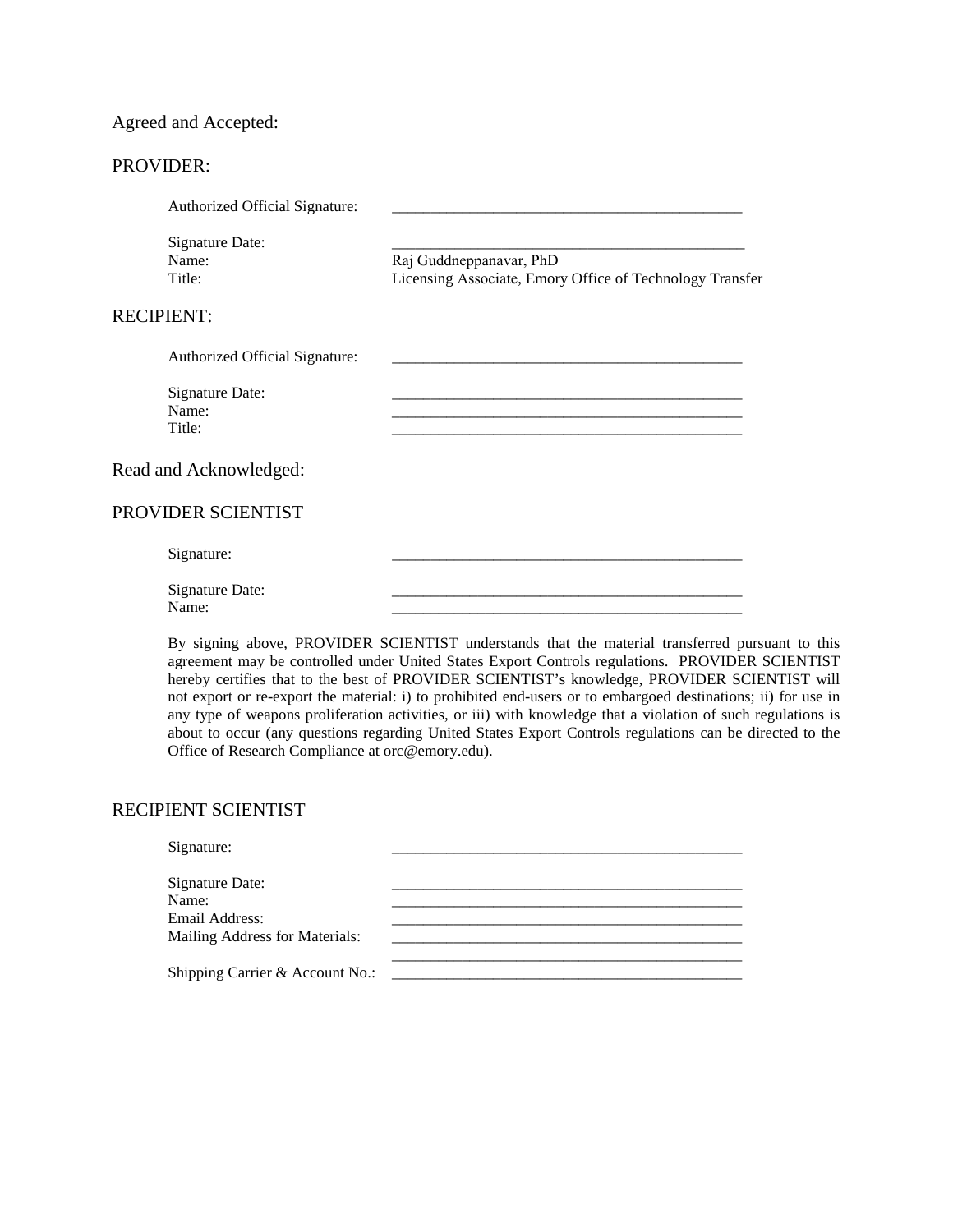## Appendix A

## The Uniform Biological Material Transfer Agreement March 8, 1995

I. Definitions:

- 1. PROVIDER: Organization providing the ORIGINAL MATERIAL. The name and address of this party will be specified in an implementing letter.
- 2. PROVIDER SCIENTIST: The name and address of this party will be specified in an implementing letter.
- 3. RECIPIENT: Organization receiving the ORIGINAL MATERIAL. The name and address of this party will be specified in an implementing letter.
- 4. RECIPIENT SCIENTIST: The name and address of this party will be specified in an implementing letter.
- 5. ORIGINAL MATERIAL: The description of the material being transferred will be specified in an implementing letter.
- 6. MATERIAL: ORIGINAL MATERIAL, PROGENY, and UNMODIFIED DERIVATIVES. The MATERIAL shall not include: (a) MODIFICATIONS, or (b) other substances created by the RECIPIENT through the use of the MATERIAL which are not MODIFICATIONS, PROGENY, or UNMODIFIED DERIVATIVES.
- 7. PROGENY: Unmodified descendant from the MATERIAL, such as virus from virus, cell from cell, or organism from organism.
- 8. UNMODIFIED DERIVATIVES: Substances created by the RECIPIENT which constitute an unmodified functional subunit or product expressed by the ORIGINAL MATERIAL. Some examples include: subclones of unmodified cell lines, purified or fractionated subsets of the ORIGINAL MATERIAL, proteins expressed by DNA/RNA supplied by the PROVIDER, or monoclonal antibodies secreted by a hybridoma cell line.
- 9. MODIFICATIONS: Substances created by the RECIPIENT which contain/incorporate the MATERIAL.
- 10. COMMERCIAL PURPOSES: The sale, lease, license, or other transfer of the MATERIAL or MODIFICATIONS to a for-profit organization. COMMERCIAL PURPOSES shall also include uses of the MATERIAL or MODIFICATIONS by any organization, including RECIPIENT, to perform contract research, to screen compound libraries, to produce or manufacture products for general sale, or to conduct research activities that result in any sale, lease, license, or transfer of the MATERIAL or MODIFICATIONS to a for-profit organization. However, industrially sponsored academic research shall not be considered a use of the MATERIAL or MODIFICATIONS for COMMERCIAL PURPOSES per se, unless any of the above conditions of this definition are met.
- 11. NONPROFIT ORGANIZATION(S): A university or other institution of higher education or an organization of the type described in section 501(c)(3) of the Internal Revenue Code of 1954 (26 U.S.C. 501(c)) and exempt from taxation under section 501(a) of the Internal Revenue Code (26 U.S.C. 501(a)) or any nonprofit scientific or educational organization qualified under a state nonprofit organization statute. As used herein, the term also includes government agencies.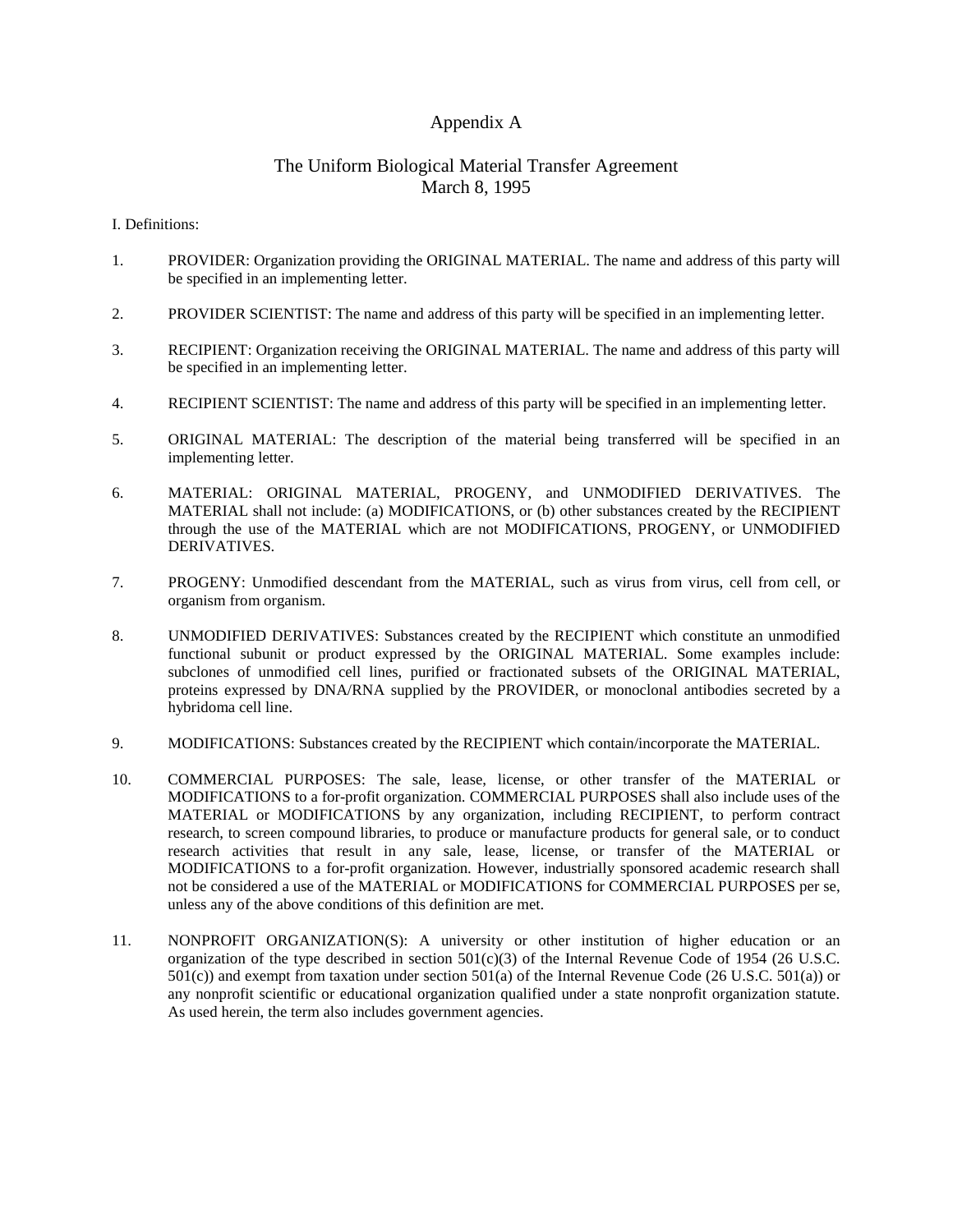- II. Terms and Conditions of this Agreement:
- 1. The PROVIDER retains ownership of the MATERIAL, including any MATERIAL contained or incorporated in MODIFICATIONS.
- 2. The RECIPIENT retains ownership of: (a) MODIFICATIONS (except that, the PROVIDER retains ownership rights to the MATERIAL included therein), and (b) those substances created through the use of the MATERIAL or MODIFICATIONS, but which are not PROGENY, UNMODIFIED DERIVATIVES or MODIFICATIONS (i.e., do not contain the ORIGINAL MATERIAL, PROGENY, UNMODIFIED DERIVATIVES). If either 2 (a) or 2 (b) results from the collaborative efforts of the PROVIDER and the RECIPIENT, joint ownership may be negotiated.
- 3. The RECIPIENT and the RECIPIENT SCIENTIST agree that the MATERIAL:
	- (a) is to be used solely for teaching and academic research purposes;
	- (b) will not be used in human subjects, in clinical trials, or for diagnostic purposes involving human subjects without the written consent of the PROVIDER;
	- (c) is to be used only at the RECIPIENT organization and only in the RECIPIENT SCIENTIST's laboratory under the direction of the RECIPIENT SCIENTIST or others working under his/her direct supervision; and
	- (d) will not be transferred to anyone else within the RECIPIENT organization without the prior written consent of the PROVIDER.
- 4. The RECIPIENT and the RECIPIENT SCIENTIST agree to refer to the PROVIDER any request for the MATERIAL from anyone other than those persons working under the [[Page 12774]] RECIPIENT SCIENTIST's direct supervision. To the extent supplies are available, the PROVIDER or the PROVIDER SCIENTIST agrees to make the MATERIAL available, under a separate implementing letter to this Agreement or other agreement having terms consistent with the terms of this Agreement, to other scientists (at least those at NONPROFIT ORGANIZATION(S)) who wish to replicate the RECIPIENT SCIENTIST's research; provided that such other scientists reimburse the PROVIDER for any costs relating to the preparation and distribution of the MATERIAL.
- 5.
- (a) The RECIPIENT and/or the RECIPIENT SCIENTIST shall have the right, without restriction, to distribute substances created by the RECIPIENT through the use of the ORIGINAL MATERIAL only if those substances are not PROGENY, UNMODIFIED DERIVATIVES, or MODIFICATIONS.
- (b) Under a separate implementing letter to this Agreement (or an agreement at least as protective of the PROVIDER's rights), the RECIPIENT may distribute MODIFICATIONS to NONPROFIT ORGANIZATION(S) for research and teaching purposes only.
- (c) Without written consent from the PROVIDER, the RECIPIENT and/or the RECIPIENT SCIENTIST may NOT provide MODIFICATIONS for COMMERCIAL PURPOSES. It is recognized by the RECIPIENT that such COMMERCIAL PURPOSES may require a commercial license from the PROVIDER and the PROVIDER has no obligation to grant a commercial license to its ownership interest in the MATERIAL incorporated in the MODIFICATIONS. Nothing in this paragraph, however, shall prevent the RECIPIENT from granting commercial licenses under the RECIPIENT's intellectual property rights claiming such MODIFICATIONS, or methods of their manufacture or their use.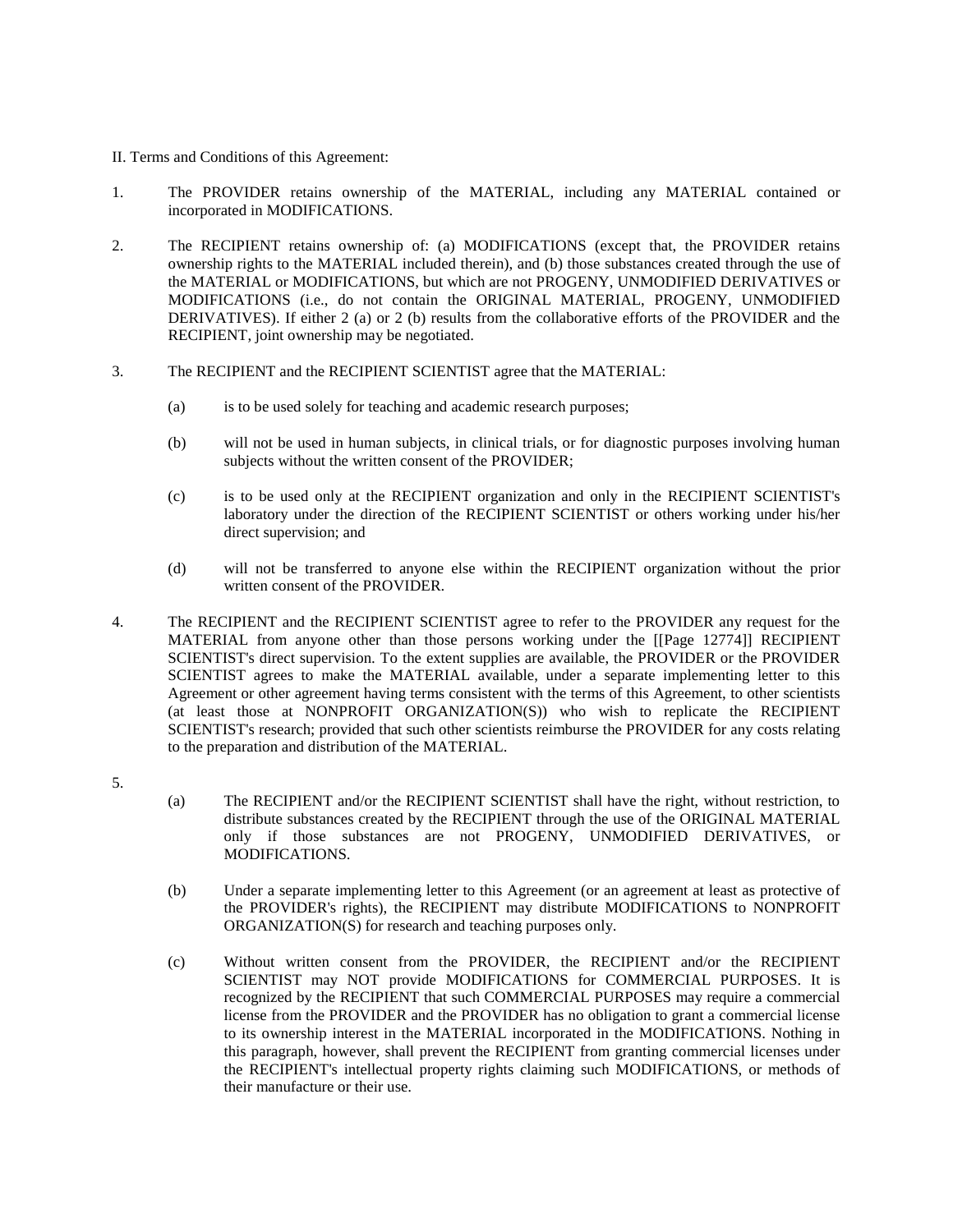- 6. The RECIPIENT acknowledges that the MATERIAL is or may be the subject of a patent application. Except as provided in this Agreement, no express or implied licenses or other rights are provided to the RECIPIENT under any patents, patent applications, trade secrets or other proprietary rights of the PROVIDER, including any altered forms of the MATERIAL made by the PROVIDER. In particular, no express or implied licenses or other rights are provided to use the MATERIAL, MODIFICATIONS, or any related patents of the PROVIDER for COMMERCIAL PURPOSES.
- 7. If the RECIPIENT desires to use or license the MATERIAL or MODIFICATIONS for COMMERCIAL PURPOSES, the RECIPIENT agrees, in advance of such use, to negotiate in good faith with the PROVIDER to establish the terms of a commercial license. It is understood by the RECIPIENT that the PROVIDER shall have no obligation to grant such a license to the RECIPIENT, and may grant exclusive or non-exclusive commercial licenses to others, or sell or assign all or part of the rights in the MATERIAL to any third party(ies), subject to any pre-existing rights held by others and obligations to the Federal Government.
- 8. The RECIPIENT is free to file patent application(s) claiming inventions made by the RECIPIENT through the use of the MATERIAL but agrees to notify the PROVIDER upon filing a patent application claiming MODIFICATIONS or method(s) of manufacture or use(s) of the MATERIAL.
- 9. Any MATERIAL delivered pursuant to this Agreement is understood to be experimental in nature and may have hazardous properties. The PROVIDER MAKES NO REPRESENTATIONS AND EXTENDS NO WARRANTIES OF ANY KIND, EITHER EXPRESSED OR IMPLIED. THERE ARE NO EXPRESS OR IMPLIED WARRANTIES OF MERCHANTABILITY OR FITNESS FOR A PARTICULAR PURPOSE, OR THAT THE USE OF THE MATERIAL WILL NOT INFRINGE ANY PATENT, COPYRIGHT, TRADEMARK, OR OTHER PROPRIETARY RIGHTS.
- 10. Except to the extent prohibited by law, the RECIPIENT assumes all liability for damages which may arise from its use, storage or disposal of the MATERIAL. The PROVIDER will not be liable to the RECIPIENT for any loss, claim or demand made by the RECIPIENT, or made against the RECIPIENT by any other party, due to or arising from the use of the MATERIAL by the RECIPIENT, except to the extent permitted by law when caused by the gross negligence or willful misconduct of the PROVIDER.
- 11. This agreement shall not be interpreted to prevent or delay publication of research findings resulting from the use of the MATERIAL or the MODIFICATIONS. The RECIPIENT SCIENTIST agrees to provide appropriate acknowledgement of the source of the MATERIAL in all publications.
- 12. The RECIPIENT agrees to use the MATERIAL in compliance with all applicable statutes and regulations, including Public Health Service and National Institutes of Health regulations and guidelines such as, for example, those relating to research involving the use of animals or recombinant DNA.
- 13. This Agreement will terminate on the earliest of the following dates: (a) when the MATERIAL becomes generally available from third parties, for example, though reagent catalogs or public depositories or (b) on completion of the RECIPIENT's current research with the MATERIAL, or (c) on thirty (30) days written notice by either party to the other, or (d) on the date specified in an implementing letter, provided that:
	- (i) if termination should occur under 13(a), the RECIPIENT shall be bound to the PROVIDER by the least restrictive terms applicable to the MATERIAL obtained from the then-available resources; and
	- (ii) if termination should occur under 13(b) or (d) above, the RECIPIENT will discontinue its use of the MATERIAL and will, upon direction of the PROVIDER, return or destroy any remaining MATERIAL. The RECIPIENT, at its discretion, will also either destroy the MODIFICATIONS or remain bound by the terms of this agreement as they apply to MODIFICATIONS; and
	- (iii) in the event the PROVIDER terminates this Agreement under 13(c) other than for breach of this Agreement or for cause such as an imminent health risk or patent infringement, the PROVIDER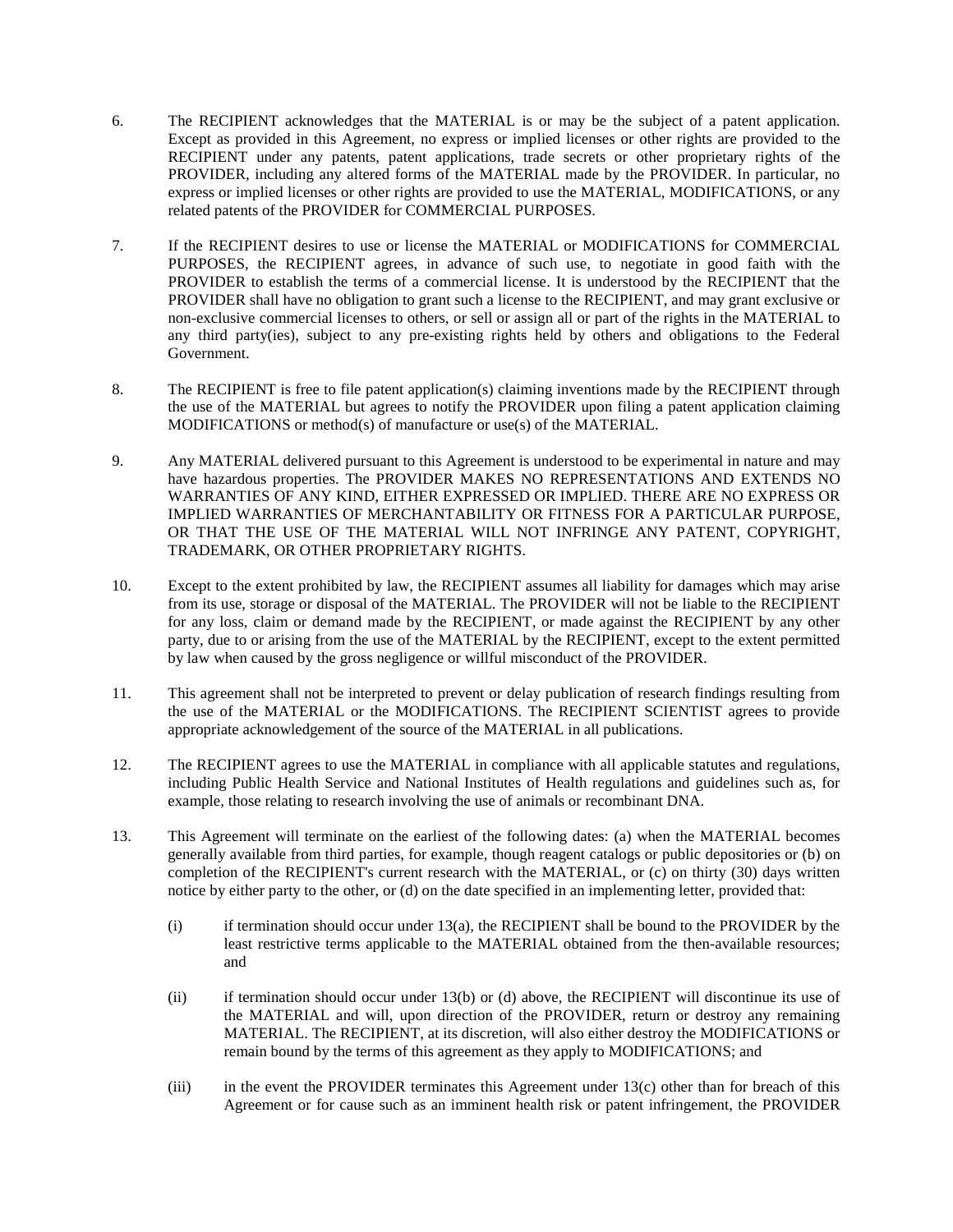will defer the effective date of termination for a period of up to one year, upon request from the RECIPIENT, to permit completion of research in progress. Upon the effective date of termination, or if requested, the deferred effective date of termination, RECIPIENT will discontinue its use of the MATERIAL and will, upon direction of the PROVIDER, return or destroy any remaining MATERIAL. The RECIPIENT, at its discretion, will also either destroy the MODIFICATIONS or remain bound by the terms of this agreement as they apply to MODIFICATIONS.

- 14. Paragraphs 6, 9, and 10 shall survive termination.
- 15. The MATERIAL is provided at no cost, or with an optional transmittal fee solely to reimburse the PROVIDER for its preparation and distribution costs. If a fee is requested by the PROVIDER, the amount will be indicated in an implementing letter.